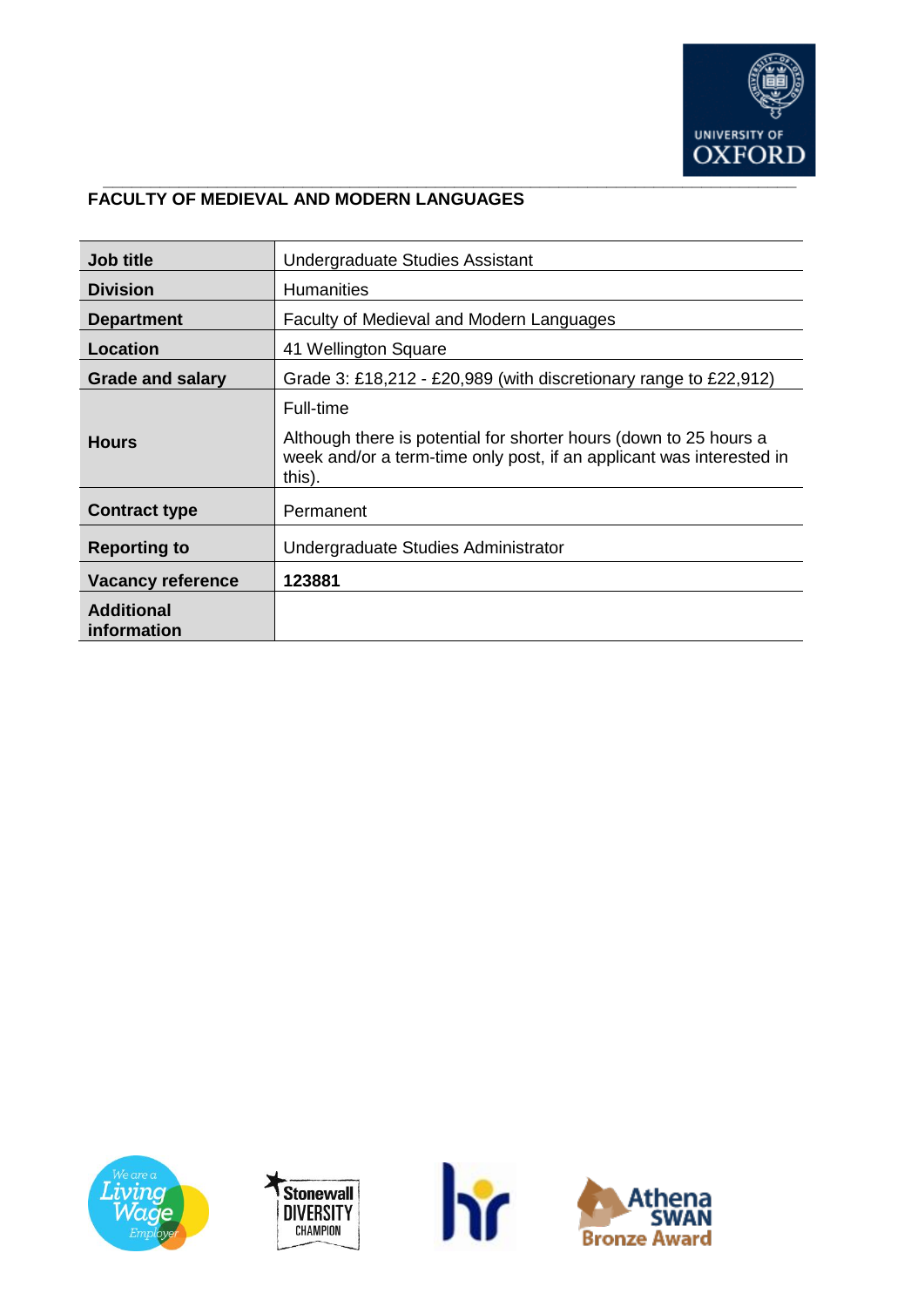# **The role**

This role is to support the Undergraduate Studies Administrator in all aspects of the administration of the Faculty's undergraduate degree programmes and examinations. Working, as part of a team of three, in the Undergraduate Office alongside the Undergraduate Studies Administrator and Year Abroad & Prizes Assistant.

The Faculty operates one single honours undergraduate degree (BA in Modern Languages), but this includes options in French, German, Modern Greek, Italian, Portuguese, Spanish, Russian, Czech, Polish, Catalan, Galician, Celtic and Yiddish; and most students study two languages. In addition the Faculty is involved in joint degrees with Classics, English, History, Linguistics, Middle Eastern Languages and Philosophy.

The Faculty admits approximately 175 students for its single honours course each year, with a further 100 to its joint courses; and at any one time there are approximately 1,100 students studying an undergraduate programme with the Faculty, making it one of the largest undergraduate schools in the University.

# **Responsibilities**

This role of this post is to assist the Undergraduate Studies Administrator in all aspects of his/her work, and to provide efficient and effective support to the undergraduate aspects of the Faculty's activities and its examinations processes.

This will include assistance with:

- Preparing papers for and servicing examiners meetings, the Faculty's undergraduate Studies committee, joint schools committee meetings and the Faculty's joint consultative committee;
- The collation, production and proofreading of examination papers;
- Checking candidate entry forms;
- Collating and inputting examination results and preparing final marks sheets;
- Preparing, updating and collating paperwork associated with the oral examinations;
- Administering the proposals for, and submission of, extended essays by undergraduates;
- Collecting, collating and sorting marked essays, exam scripts and marks;
- Distributing examination scripts and mark sheets to Faculty members across the collegiate university;
- Ensuring the website and WebLearn are kept up to date, and assisting academic staff in doing this;
- Ensuring handbooks and programme specifications are kept up to date, and assisting academic staff in doing this.
- Assisting the Year Abroad & Prizes Assistant with basic clerical/record keeping tasks, if needed.

The appointee will be expected to shadow the UG Administrator, to ensure that he or she is able to provide sufficient continuity of service and basic responses in the absence of the UG Administrator.

In addition, the individual will be expected to perform any other duties that fall within the purpose and grade of this post as determined and directed by the line manager or other designated person.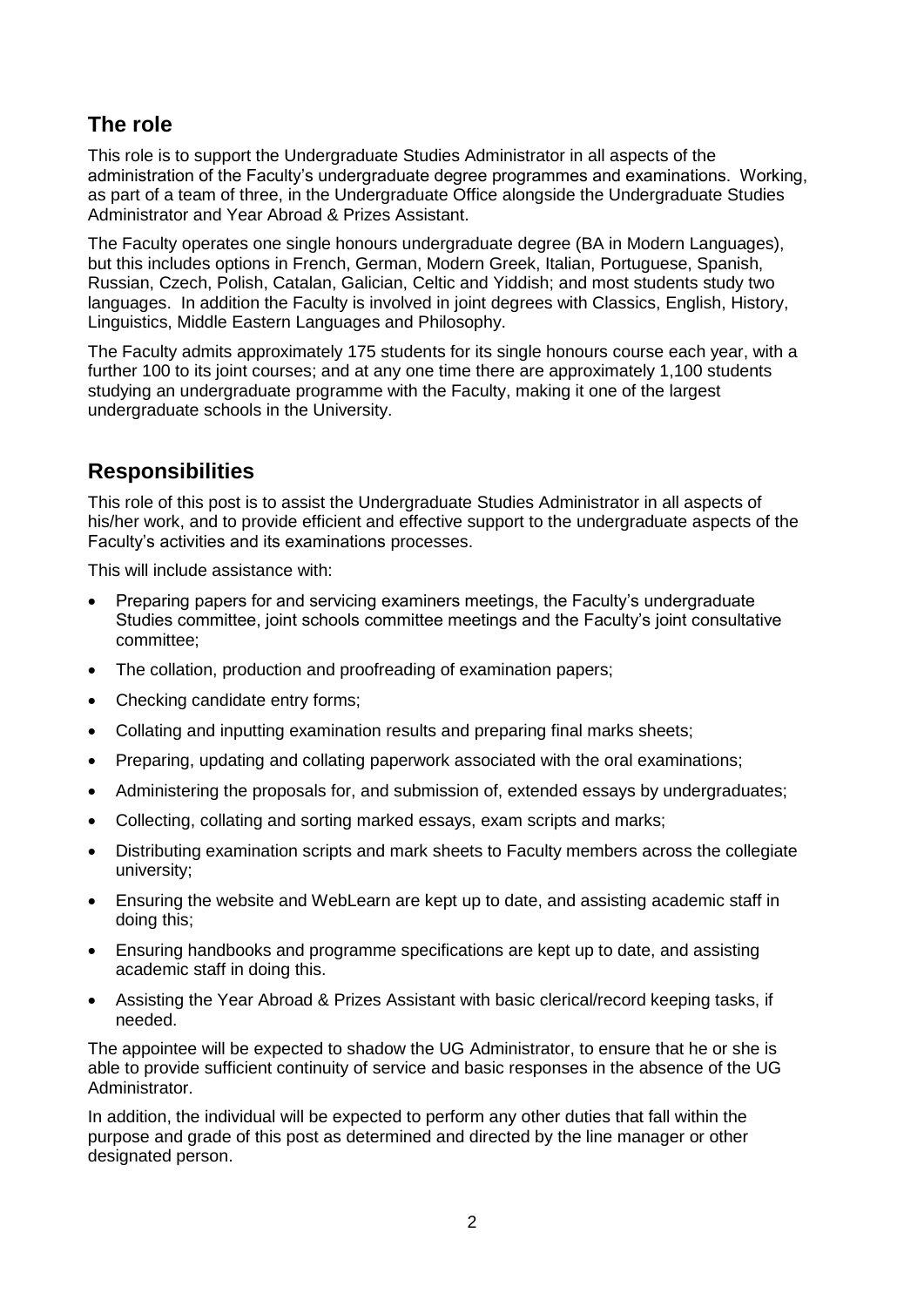There are key 'peaks' in the undergraduate calendar - late Easter vacation (early April), weeks 9 and 10 of Trinity Term (late June) - and the individual will not normally be allowed to take time off at these times and may be expected to work some over-time hours at these times (for which time off in lieu or over-time payments will be granted/paid). Along with other members of the Faculty's administration team, significant time off during term-time is not usually approved.

# **Selection criteria**

## **Essential**

- Good general education to A-level standard or equivalent
- Experience of providing general clerical administration in an office environment
- A friendly, pro-active, flexible and helpful manner
- Excellent attention to detail and good proof-reading/data checking skills
- Strong numerical and data handling skills
- Strong keyboard and IT skills, in particular the use of spreadsheets (specifically MS Excel) and data entry systems
- To be self-motivated and to work effectively, knowing when to refer matters to others
- Ability to remain calm and patient when under pressure or dealing with difficult situations
- An understanding of the importance of confidentiality and sensitive data as it relates to the examinations process

### **Desirable**

- Some experience of working in an education environment
- Some knowledge of a European language

# **About the University of Oxford**

Welcome to the University of Oxford. We aim to lead the world in research and education for the benefit of society both in the UK and globally. Oxford's researchers engage with academic, commercial and cultural partners across the world to stimulate high-quality research and enable innovation through a broad range of social, policy and economic impacts.

We believe our strengths lie both in empowering individuals and teams to address fundamental questions of global significance, while providing all our staff with a welcoming and inclusive workplace that enables everyone to develop and do their best work. Recognising that diversity is our strength, vital for innovation and creativity, we aspire to build a truly diverse community which values and respects every individual's unique contribution.

While we have long traditions of scholarship, we are also forward-looking, creative and cuttingedge. Oxford is one of Europe's most entrepreneurial universities. Income from external research contracts in 2014/15 exceeded £522.9m and we rank first in the UK for university spinouts, with more than 130 companies created to date. We are also recognised as leaders in support for social enterprise.

Join us and you will find a unique, democratic and international community, a great range of staff benefits and access to a vibrant array of cultural activities in the beautiful city of Oxford.

For more information please visit [www.ox.ac.uk/about/organisation](http://www.ox.ac.uk/about/organisation)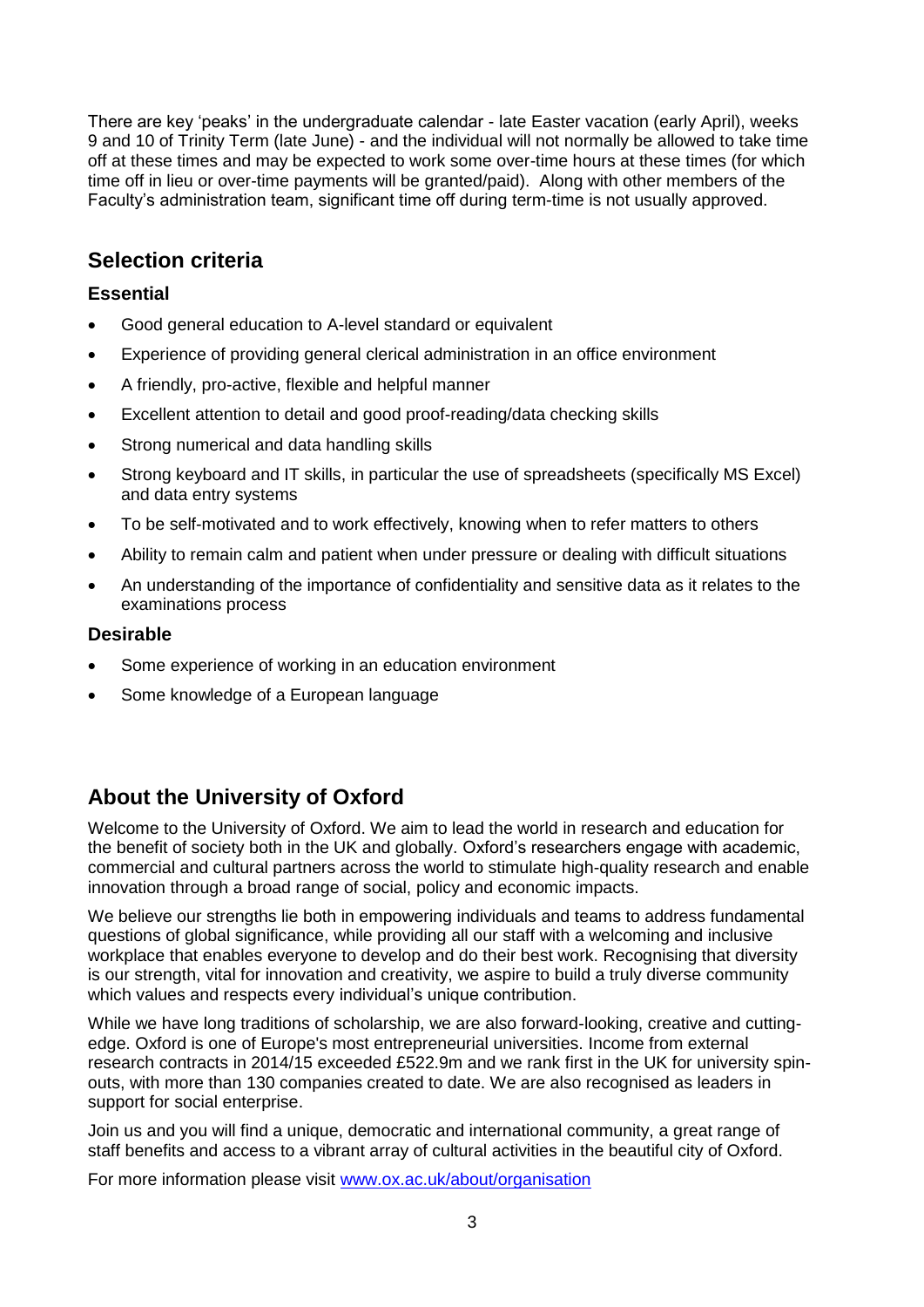# **Faculty of Medieval and Modern Languages**

The University is organised into about 140 different departments, each of which recruits its own staff. This post is in the Faculty of Medieval and Modern Languages.

The Modern Languages Faculty has roughly 1,000 undergraduates reading for the Honours School of Modern Languages or one of five Joint Schools, and approximately 150 graduate students; there are around 100 academic and support staff holding university posts. The Faculty is one of the leading centres for the study of European language, literature, and culture world-wide, offering expertise in the entire chronological range from the earliest times to the present day, and with specialists in film studies, cultural studies, and cultural history as well as languages and literatures.

The main subjects studied are French, German, Italian, Russian, Spanish, Portuguese, Modern Greek, and Linguistics. The Faculty is partly college-based, and partly housed in University buildings in Wellington Square, where some academic staff and the Faculty's administrative staff have offices, and at the Taylor Institution in St Giles' where some teaching takes place and the main Faculty and research library is based.

For more information please visit:<http://www.mod-langs.ox.ac.uk/>

# **Humanities Division**

The Humanities Division is one of four academic divisions in the University of Oxford, bringing together the faculties of Classics; English; History; Linguistics, Philology and Phonetics; Medieval and Modern Languages; Music; Oriental Studies; Philosophy; and Theology, as well as the Ruskin School of Drawing and Fine Art. The division has responsibility for over 500 members of academic staff, for over 4,000 undergraduates (more than a third of the total undergraduate population of the University), and for about 1600 postgraduate students.

The Division offers world-class teaching and research, backed by the superb resources of the University's libraries and museums, including the famous Bodleian Library, with its 11 million volumes and priceless early book and manuscript collections, and the Ashmolean Museum of Art and Archaeology. Such historic resources are linked to cutting-edge agendas in research and teaching, with an increasing emphasis on interdisciplinary study.

The Division's faculties are among the largest in the world, enabling Oxford to offer an education in Arts and Humanities unparalleled in its range of subjects, from music and fine art to ancient and modern languages.

For more information please visit:<http://www.humanities.ox.ac.uk/>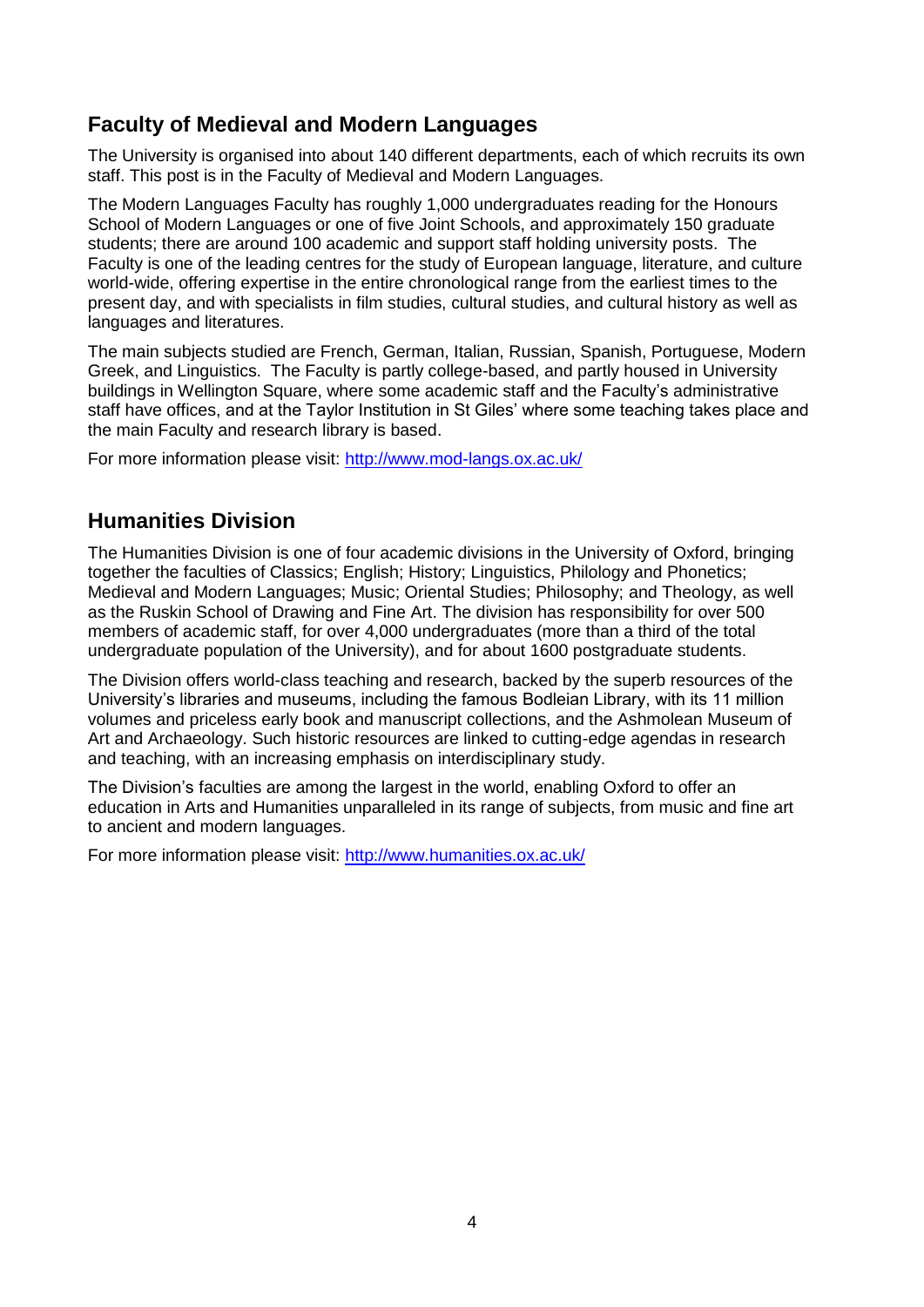## **How to apply**

Before submitting an application, you may find it helpful to read the 'Tips on applying for a job at the University of Oxford' document, at [www.ox.ac.uk/about/jobs/supportandtechnical/.](http://www.ox.ac.uk/about/jobs/supportandtechnical/)

The application process is via the University's on-line recruitment system. To retrieve the relevant 'Job Details' page, search for ID ref (123881) at: [www.recruit.ox.ac.uk](http://www.recruit.ox.ac.uk/) or go to:

[https://www.recruit.ox.ac.uk/pls/hrisliverecruit/erq\\_jobspec\\_version\\_4.jobspec?p\\_id=123881](https://www.recruit.ox.ac.uk/pls/hrisliverecruit/erq_jobspec_version_4.jobspec?p_id=123881)

One on the relevant 'Job Details' page, click on the **Apply Now** button and follow the on-screen instructions to register as a user.

Please provide details of two referees and indicate whether we can contact them now. You will also be asked to upload a CV and a supporting statement. The supporting statement must explain how you meet each of the selection criteria for the post using examples of your skills and experience. This may include experience gained in employment, education, or during career breaks (such as time out to care for dependants). Please upload all documents **as PDF files** with your name and the document type in the filename.

Your application will be judged solely on the basis of how you demonstrate that you meet the selection criteria stated in the job description.

All applications must be received by **midday** on **Wednesday 27th July 2016**.

Interviews are provisional scheduled for Friday  $19<sup>th</sup>$  August. Please make it clear in your application if you anticipate being unavailable on this date.

Further information about the post is available from: [administrator@mod-langs.ox.ac.uk](mailto:administrator@mod-langs.ox.ac.uk)

Further information about the recruitment process is available from: [recruitment@mod](mailto:recruitment@mod-langs.ox.ac.uk)[langs.ox.ac.uk](mailto:recruitment@mod-langs.ox.ac.uk)

[Please note the Faculty has two similar posts available at the moment, this post and post 123882 – Year Abroad, Schools Liaison and Prizes/Awards Assistant (0.6FTE). You are welcome to apply for both posts, but you may wish to make this clear in your application if you are doing so; and we would expect separate applications for each post.]

### **Information for priority candidates**

*A priority candidate is a University employee who is seeking redeployment because they have been advised that they are at risk of redundancy, or on grounds of ill-health/disability. Priority candidates are issued with a redeployment letter by their employing departments.*

*If you are a priority candidate, please ensure that you attach your redeployment letter to your application (or email it to the contact address on the advert if the application form used for the vacancy does not allow attachments)*

Should you experience any difficulties using the online application system, please email [recruitment.support@admin.ox.ac.uk.](mailto:recruitment.support@admin.ox.ac.uk) Further help and support is available from [www.ox.ac.uk/about\\_the\\_university/jobs/support/.](http://www.ox.ac.uk/about_the_university/jobs/support/) To return to the online application at any stage, please go to: [www.recruit.ox.ac.uk.](http://www.recruit.ox.ac.uk/)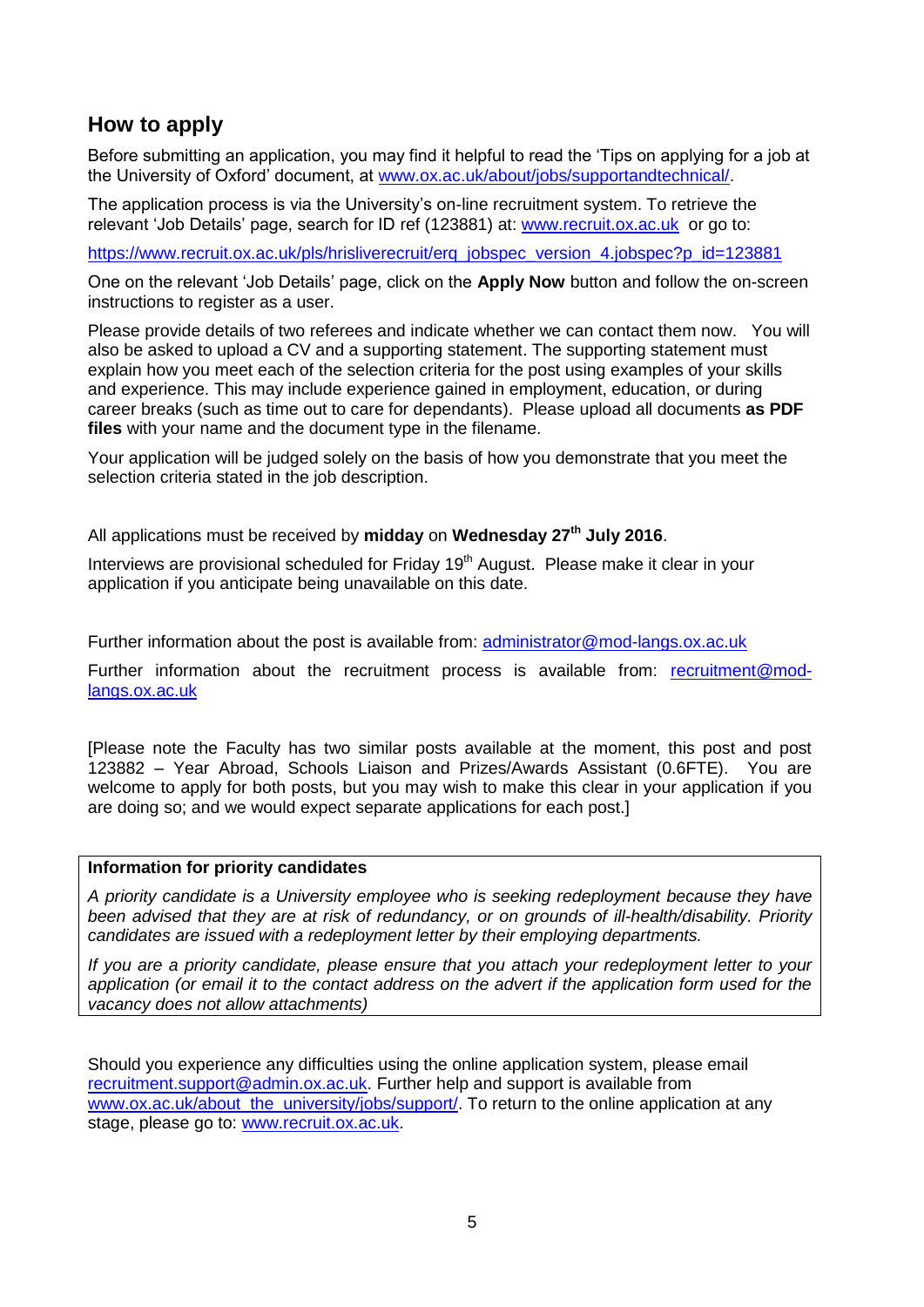Please note that you will be notified of the progress of your application by automatic emails from our e-recruitment system. **Please check your spam/junk mail** regularly to ensure that you receive all emails.

## **Important information for candidates**

### **Pre-employment screening**

Please note that the appointment of the successful candidate will be subject to standard preemployment screening, as applicable to the post. This will include right-to-work, proof of identity and references. We advise all applicants to read the candidate notes on the University's preemployment screening procedures, found at:

[www.ox.ac.uk/about/jobs/preemploymentscreening/.](http://www.ox.ac.uk/about/jobs/preemploymentscreening/)

### **The University's policy on retirement**

The University operates an employer justified retirement age for all academic and academicrelated posts (grade 6 and above), for which the retirement date is the 30 September immediately preceding the 68th birthday. The justification for this is explained at: [www.admin.ox.ac.uk/personnel/end/retirement/revisedejra/revaim/.](http://www.admin.ox.ac.uk/personnel/end/retirement/revisedejra/revaim/)

For **existing** employees any employment beyond the retirement age is subject to approval through the procedures: [www.admin.ox.ac.uk/personnel/end/retirement/revisedejra/revproc/](http://www.admin.ox.ac.uk/personnel/end/retirement/revisedejra/revproc/)

There is no normal or fixed age at which **support staff** in posts at **grades 1–5** have to retire. Support staff may retire once they reach the minimum pension age stipulated in the Rules of the pension scheme to which they belong.

## **Equality of Opportunity**

Entry into employment with the University and progression within employment will be determined only by personal merit and the application of criteria which are related to the duties of each particular post and the relevant salary structure. In all cases, ability to perform the job will be the primary consideration. No applicant or member of staff shall be discriminated against because of age, disability, gender reassignment, marriage or civil partnership, pregnancy or maternity, race, religion or belief, sex, or sexual orientation.